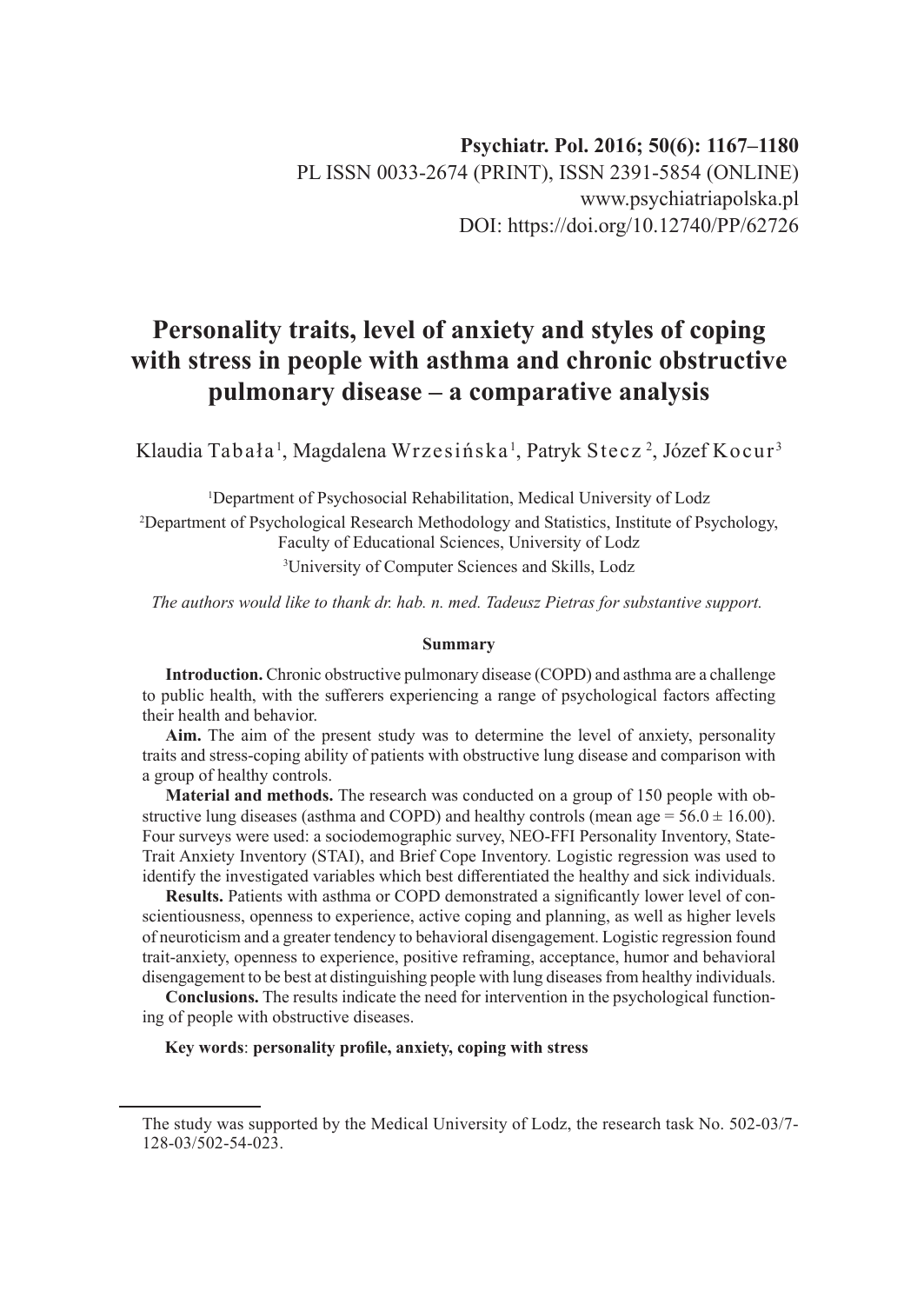## **Introduction**

Chronic obstructive pulmonary disease (COPD) and asthma are pulmonary diseases which are a serious problem for public health [1, 2]. The number of people diagnosed with asthma has tripled in the last three decades [3] with the highest incidence rate found in highly-developed countries [3, 4]. In Poland, asthma affects 5.4% of the adult population [5, 6], and COPD is present in 27.7% of males and 16.6% of females over the age of 45 [7]. European studies indicate the presence of COPD in 8 to 10% of people over 30 years of age [8].

Statistical data confirms the increasing number of hospitalizations due to pulmonary diseases in the last three decades [8, 9], which generate indirect costs associated with payment of social benefits, and result in lower productivity and premature death [7, 10–12]. Being diagnosed with asthma or COPD requires strict observance of medical recommendations concerning medicine, check-ups, rehabilitation and proper diet by the patient. Avoiding these procedures may lead to worsening of both somatic and mental condition [13], and vice versa: a depressed mood or psychological problems experienced by the patients may have a negative influence on observing medical recommendations, quality of life, number and duration of hospitalizations and even life span [14–16].

People suffering from asthma and COPD perceive the experienced symptoms as oppressive, causing anxiety and increasing the level of stress [17]. The above mentioned negative experiences may lead to the development of depression or posttraumatic stress disorder [17–21]. However, it should be noted that despite some disturbances and mental illnesses, only a small group of patients with pulmonary diseases is subjected to psychiatric treatment, psychotherapy or psychoeducational activities [14, 15, 22, 23].

## **Aim**

The aim of the study is to identify any relationship between anxiety level, coping styles and personality traits in patients with asthma and COPD and compare the findings with those of a group of people without respiratory disorders. The choice of these variables was based on the fact that patients with pulmonary diseases are known to experience higher levels of anxiety and stress, manifested in the quality of emotional functioning. Studies confirm the existence of a correlation between these variables and poorer coping with the disease in case of exacerbations as well as increased mortality [19, 24, 25]. It should be also emphasized that the psychological adaptation to a disease is determined not so much by the severity of the stress experienced by a sick person, but also by the methods of coping with stress. In case of long-term diseases, including pulmonary conditions, changes in personality traits have been noted [25], these being the parent category determining individual differences.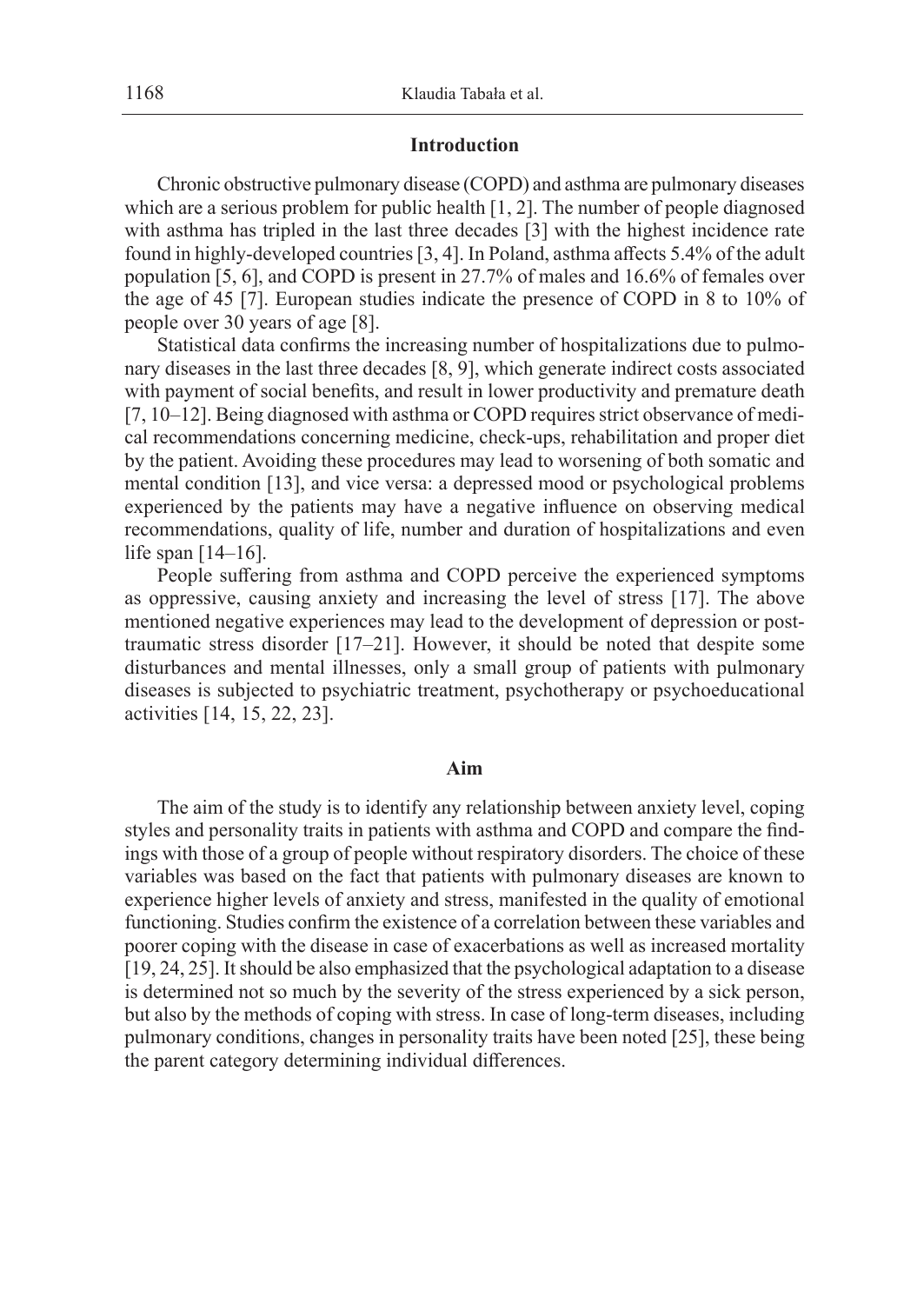## **Material**

The study was conducted on 150 people (85 females and 65 males) ranging in age from 18 to 88 ( $M = 56$  years, SD = 16.00). These included 50 people with COPD (26 males and 24 females;  $M = 63.6$  years,  $SD = 10.36$ ) and 50 people with asthma (20 males and 30 females;  $M = 54.7$  years,  $SD = 17.39$ ). Severity of a disease in patients from both groups was moderate or serious. The remaining 50 people (19 males and 31 females;  $M = 48.5$  years,  $SD = 14.32$ ) were healthy subjects included as a reference group. Qualification to the reference group was based on a verbal declaration about a lack of any diagnosed chronic illness and not being treated in any specialist clinic.

Subjects were patients of the Provincial Center of Lung Diseases and Rehabilitation in Lodz and the Outpatient Clinic of Lung Diseases and Respiratory Allergy in Lodz. All the patients participating in the study were volunteers. Participants gave their consent in writing.

#### **Methods**

For the purposes of the study, a survey was prepared to collect basic sociodemographic data and information concerning the course and characteristics of the disease. In addition, the three following psychological tests were used to evaluate the psychological variables: the NEO-FFI Personality Inventory, developed by P.T. Costa and R.R. McCrae [26], the State-Trait Anxiety Inventory (STAI) developed by C.D. Spielberger, R.L. Gorsuch and R.E. Lushene [27], and the Brief Cope Inventory, developed by C.S. Carver [28].

In the NEO-FFI, higher scores indicate greater severity of a given personality trait [26]. Although anxiety is one of the components of neuroticism, i.e., one of personality traits evaluated in the NEO-FFI, only two questions are related to it. The STAI was chosen to supplement the subscale concerning anxiety used in the NEO-FFI, which has been found to be inadequate by many studies on the importance of anxiety in pulmonary diseases. In the STAI, higher scores indicate higher level of trait anxiety in the patient [27]. For the Brief Cope Inventory, higher scores in a scale indicate a higher tendency to use a certain strategy [28].

Statistical analyses were carried out using the IBM SPSS 20.0 statistics package. Links between personality traits, trait anxiety and styles of coping with stress were carried out using an intercorrelation analysis. Depending on the type of distribution of the studied variables, the groups were compared using either the Kruskal-Wallis ANOVA test (for neuroticism, extraversion, agreeableness) or the Brown-Forsythe test (for trait anxiety, openness, conscientiousness and for all variables describing styles of coping with stress). When significant differences were found between the studied groups for a given variable, post hoc tests were performed i.e., the Tamhane test (for trait anxiety, state anxiety and behavioral disengagement), and the LSD test (for neuroticism, openness to experience, conscientiousness, active coping and planning).

Because the study included a number of variables, the analysis of variance was supplemented with logistic regression analysis with forward selection. This procedure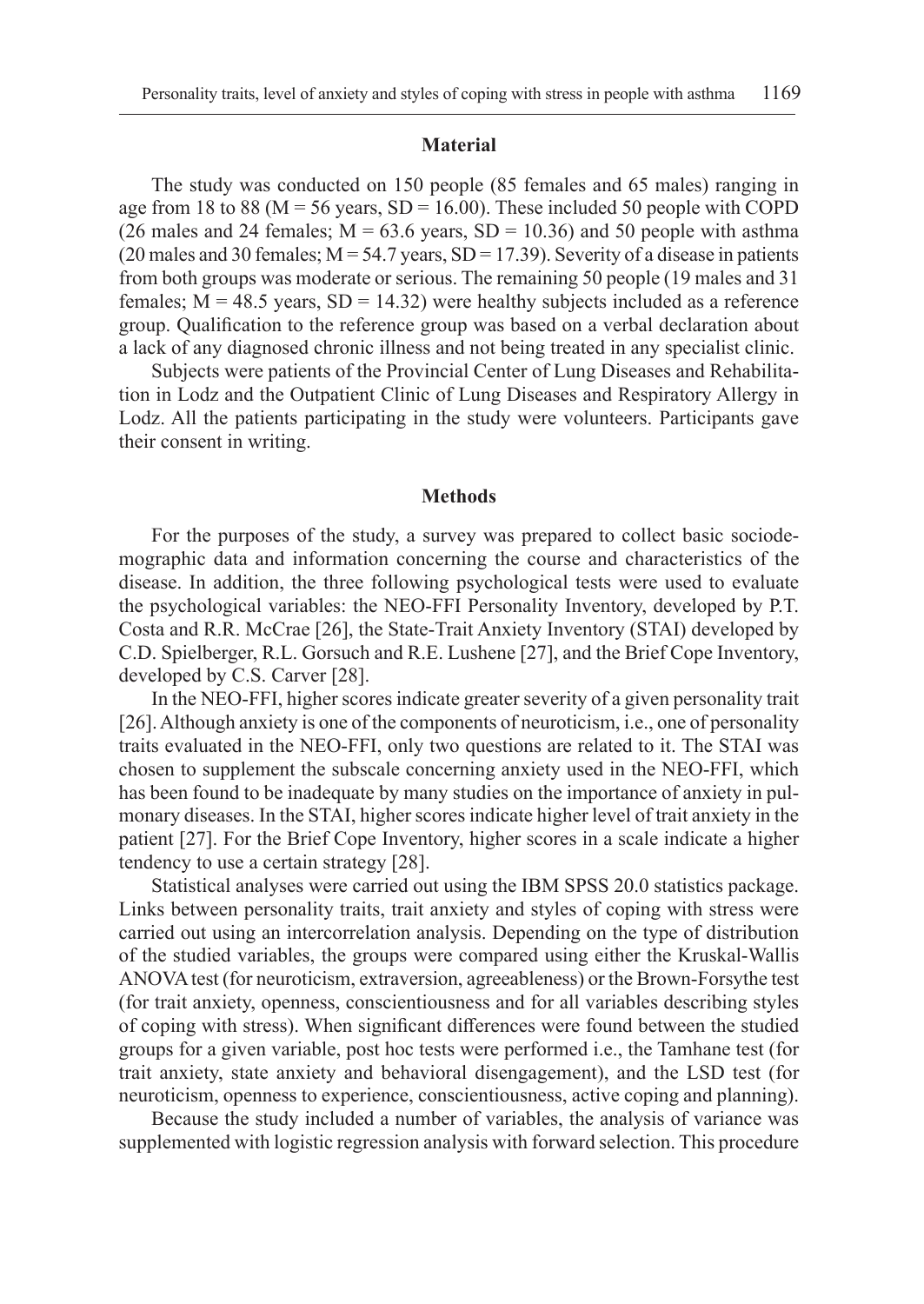allowed significant predictors to be included, and to give an overall picture of the differences between subjects with pulmonary diseases and those without such conditions.

Due to the limited group size, some variables indicated by the analysis of variance to not differ significantly between the groups were omitted: turn to religion, substance use, self-distraction, self-blame, venting and agreeableness. Variables in the moderate relation were left in the model to decide which one is superior in describing differences between the group with pulmonary diseases and the group without chronic conditions. This procedure is not at odds with the basic assumptions of logistic regression, which state that the risk of measurement error increases in the presence of very strong intercorrelations between independent variables [29].

The statistical analysis omitted the state anxiety variable because this variable was evaluated in relation to the use of this inventory in the study. The design of the study did not include the evaluation of state anxiety in relation to any significant somatic variables, such as exacerbation of breathlessness, or specific situational states, e.g. the typical anxiety reaction during incident of exacerbation.

Differences at the level of  $p < 0.05$  were considered to be significant.

## **Results**

The correlations between the examined variables in all tested subjects, including people with and without diagnosed pulmonary diseases, showed some relations. A moderate positive relationship was found between trait anxiety and neuroticism  $(r = 0.655, p = 0.000)$ , use of emotional and instrumental support  $(r = 0.650, p = 0.000)$ , as well as between active coping and planning ( $r = 0.638$ ,  $p = 0.000$ ). Rather weak relationships occurred between active coping and openness to experience  $(r = 0.400,$  $p = 0.000$ ), and between planning and positive reframing ( $r = 0.400$ ,  $p = 0.000$ ) (additional table in the Appendix).

Significant differences between groups were found regarding trait anxiety – the average level of this variable was significantly lower in the group of healthy people than in the group of patients with COPD and asthma. No significant difference regarding the average level of trait anxiety was found between the patients with asthma and patients with COPD (Table 1).

| Trait   | Group under | Mean $\pm$ SD    | F*    |       |         |         |         |
|---------|-------------|------------------|-------|-------|---------|---------|---------|
|         | Study       |                  |       | D     | $1 - 2$ | $1 - 3$ | $2 - 3$ |
|         | COPD(1)     | $49.1 \pm 8.1$   |       |       |         |         |         |
| A-Trait | Asthma (2)  | $47.4 \pm 10.36$ | 16.84 | 0.000 | 0.721   | 0.000   | 0.000   |
|         | Healthy (3) | $39.7 \pm 7.18$  |       |       |         |         |         |

Table 1. **Level of trait anxiety in the group of patients with COPD, asthma and the group of healthy people**

 $F^*$  – Brown-Forsythe test;  $p^1$  – probability shown by the Brown-Forsythe test;  $p^2$  – probability shown by post hoc test; A-Trait – trait anxiety; 1 – COPD; 2 – asthma; 3 – healthy people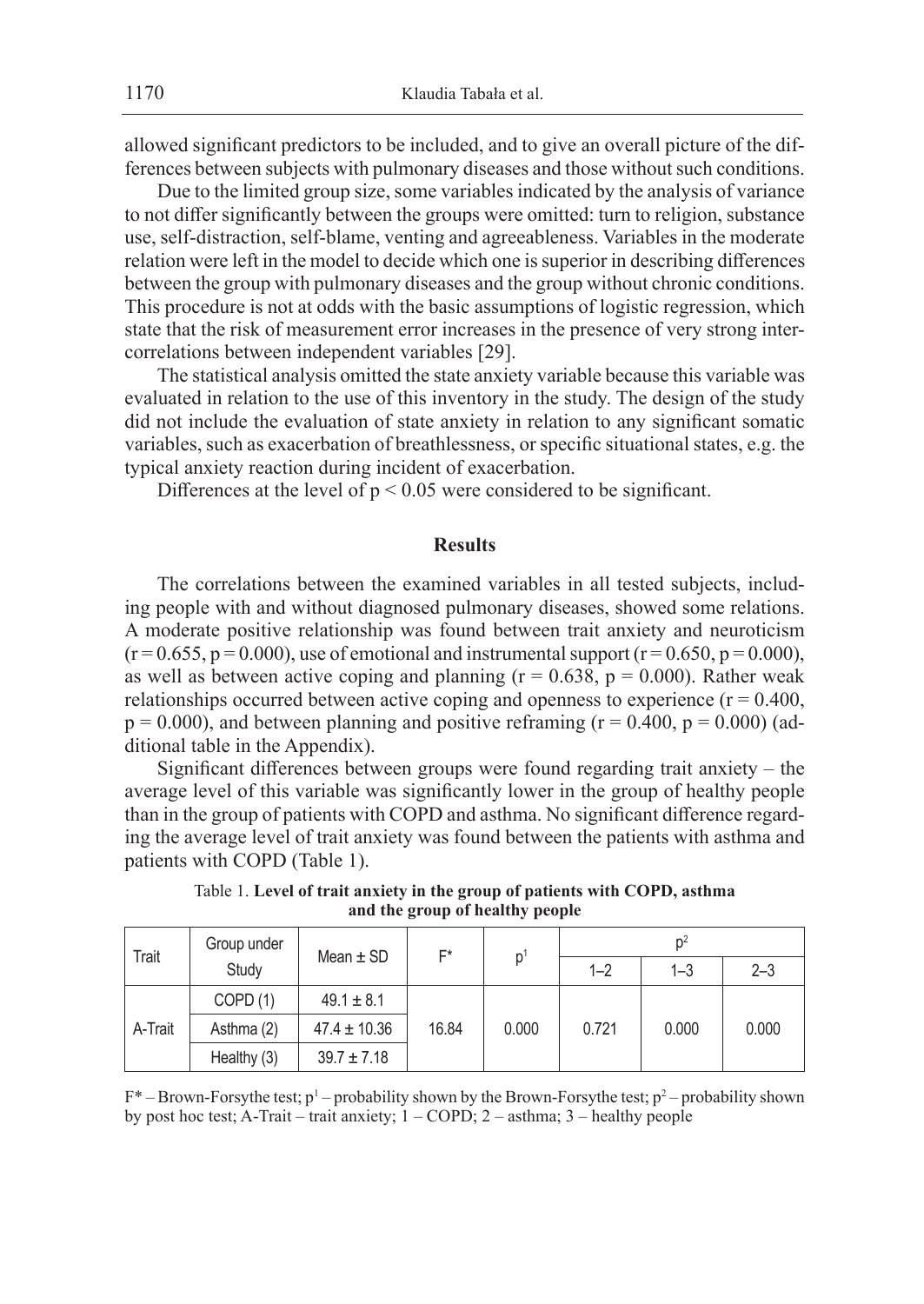In the analysis of severity of personality traits, significant differences between the groups under study were found in the level of neuroticism, openness to experience and conscientiousness. The average level of neuroticism was significantly higher and the level of openness to experience was significantly lower in patients with both COPD and asthma in comparison with the reference group. Significantly lower level of conscientiousness, compared with the reference group, was found only in the group of patients with asthma. No significant differences were found in the average levels of personality traits between patients with COPD and patients with asthma (Table 2).

| Trait                     | Group under | Mean            | $F^*$ | F     |                |         | p <sup>2</sup> |         |  |
|---------------------------|-------------|-----------------|-------|-------|----------------|---------|----------------|---------|--|
|                           | study       | $±$ SD          |       |       | p <sup>1</sup> | $1 - 2$ | $1 - 3$        | $2 - 3$ |  |
|                           | COPD(1)     | $21.6 \pm 7.67$ |       |       |                |         |                |         |  |
| Neuroticism               | Asthma (2)  | $21.9 \pm 8.29$ |       | 5.811 | 0.004          | 0.83    | 0.005          | 0.003   |  |
|                           | Healthy (3) | $17.1 \pm 7.80$ |       |       |                |         |                |         |  |
|                           | COPD(1)     | $26.3 \pm 5.29$ |       |       |                |         |                |         |  |
| Extraversion              | Asthma (2)  | $28.3 \pm 6.76$ |       | 2.227 | 0.112          |         |                |         |  |
|                           | Healthy (3) | $28.5 \pm 5.39$ |       |       |                |         |                |         |  |
|                           | COPD(1)     | ± 6.06          |       |       |                |         |                |         |  |
| Openness to<br>experience | Asthma (2)  | $25.2 \pm 6.36$ | 4.326 |       | 0.015          | 0.786   | 0.018          | 0.008   |  |
|                           | Healthy (3) | $28.3 \pm 5.14$ |       |       |                |         |                |         |  |
|                           | COPD(1)     | $30.8 \pm 5.12$ |       |       |                |         |                |         |  |
| Agreeableness             | Asthma (2)  | $31.4 \pm 5.50$ |       | 0.283 | 0.745          |         |                |         |  |
|                           | Healthy (3) | $31.6 \pm 5.65$ |       |       |                |         |                |         |  |
|                           | COPD(1)     | $33.3 \pm 6.85$ |       |       |                |         |                |         |  |
| <b>Conscientiousness</b>  | Asthma (2)  | $31.4 \pm 7.86$ | 5.102 |       | 0.007          | 0.171   | 0.072          | 0.002   |  |
|                           | Healthy (3) | $35.8 \pm 5.88$ |       |       |                |         |                |         |  |

Table 2. **Personality profile in the group of patients with COPD, asthma and the group of healthy people**

 $F^*$  – Brown-Forsythe test; F – ANOVA test value;  $p^1$  – probability shown by the Brown-Forsythe or ANOVA test;  $p^2$  – probability shown by post hoc test;  $1 -$ COPD;  $2 -$  asthma;  $3 -$  healthy people

Significant differences between groups were found in the frequency of using active coping, planning and behavioral disengagement. Patients with asthma and COPD were not significantly different in their styles of coping with stress. However, compared to the reference group, both patients with asthma and those with COPD showed a significantly lower level of active coping and planning. Both groups also showed a significantly greater tendency to use behavioral disengagement (Table 3).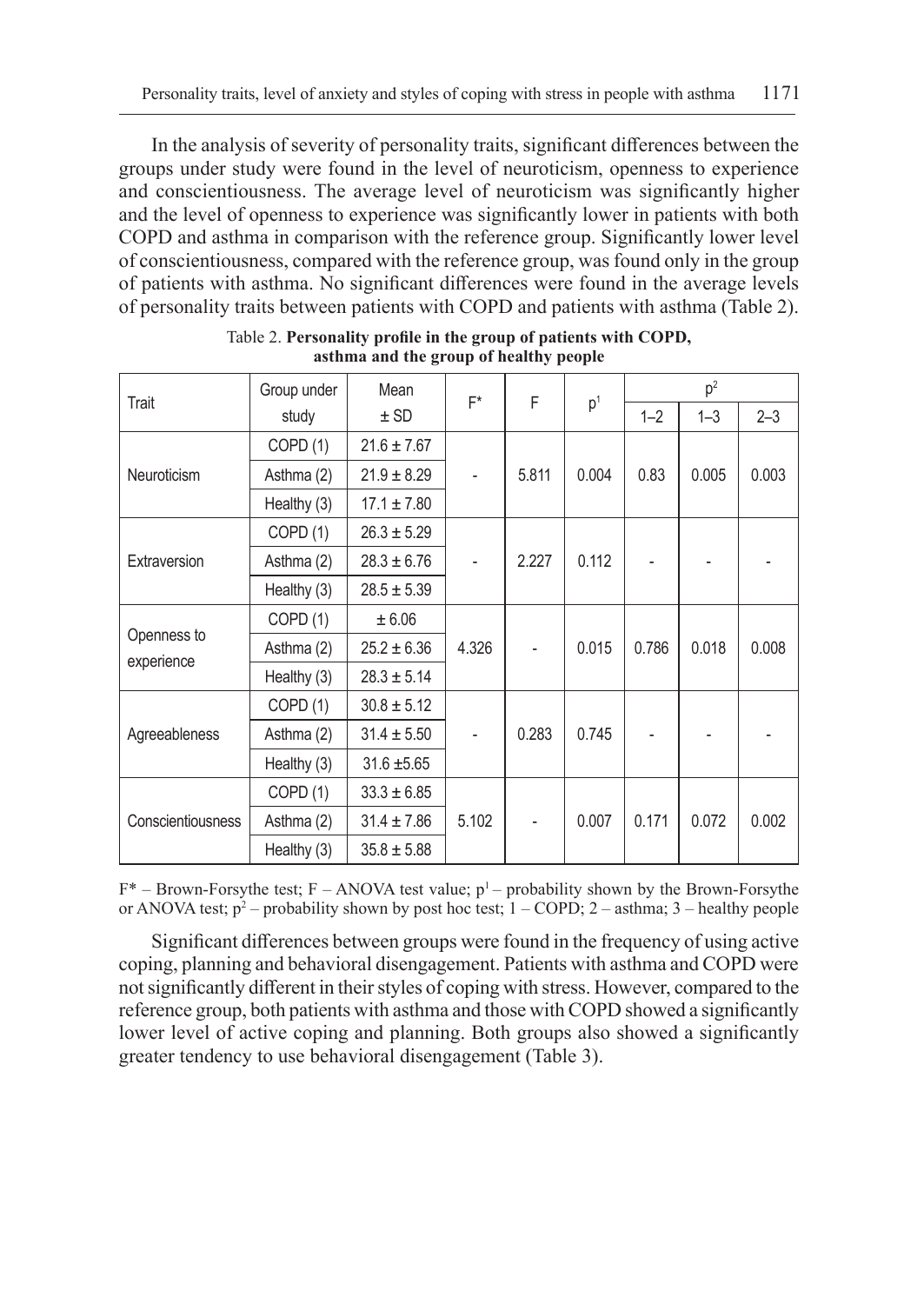|                                |                     |                |       |                |                | p <sup>2</sup> |         |  |
|--------------------------------|---------------------|----------------|-------|----------------|----------------|----------------|---------|--|
| Trait                          | Group               | Mean $\pm$ SD  | F*    | p <sup>1</sup> | $1 - 2$        | $1 - 3$        | $2 - 3$ |  |
|                                | COPD <sub>(1)</sub> | $4.0 \pm 1.46$ |       |                |                |                |         |  |
| Active coping                  | Asthma (2)          | $4.0 \pm 1.44$ | 5.62  | 0.004          | $\mathbf{1}$   | 0.004          | 0.004   |  |
|                                | Healthy (3)         | $4.8 \pm 1.22$ |       |                |                |                |         |  |
|                                | COPD (1)            | $3.7 \pm 1.53$ |       |                |                |                |         |  |
| Planning                       | Asthma (2)          | $3.8 \pm 1.65$ | 3.997 | 0.020          | 0.644          | 0.009          | 0.031   |  |
|                                | Healthy (3)         | $4.5 \pm 1.33$ |       |                |                |                |         |  |
|                                | COPD <sub>(1)</sub> | $3.4 \pm 1.58$ |       |                |                |                |         |  |
| Positive reframing             | Asthma (2)          | $3.3 \pm 1.68$ | 0.787 | 0.457          |                |                |         |  |
|                                | Healthy (3)         | $3.6 \pm 1.32$ |       |                |                |                |         |  |
|                                | COPD <sub>(1)</sub> | $4.3 \pm 1.43$ |       |                |                |                |         |  |
| Acceptance                     | Asthma (2)          | $4.3 \pm 1.37$ | 1.792 | 0.170          | $\overline{a}$ |                |         |  |
|                                | Healthy (3)         | $3.9 \pm 1.14$ |       |                |                |                |         |  |
|                                | COPD (1)            | $1.9 \pm 1.24$ |       |                |                |                |         |  |
| Humor                          | Asthma (2)          | $2.1 \pm 1.61$ | 1.540 | 0.218          |                |                |         |  |
|                                | Healthy (3)         | $1.6 \pm 1.23$ |       |                |                |                |         |  |
|                                | COPD (1)            | $2.3 \pm 2.06$ |       |                |                |                |         |  |
| Turn to religion               | Asthma (2)          | $5.6 \pm 2.07$ | 0.461 | 0.632          | $\overline{a}$ |                |         |  |
|                                | Healthy (3)         | $2.1 \pm 2.42$ |       |                |                |                |         |  |
|                                | COPD (1)            | $3.6 \pm 1.90$ |       |                |                |                |         |  |
| Use of emotional<br>support    | Asthma (2)          | $3.7 \pm 1.63$ | 0.412 | 0.633          |                |                |         |  |
|                                | Healthy (3)         | $3.4 \pm 1.49$ |       |                |                |                |         |  |
|                                | COPD <sub>(1)</sub> | $3.3 \pm 1.68$ |       |                |                |                |         |  |
| Use of instrumental<br>support | Asthma (2)          | $3.4 \pm 1.59$ | 0.145 | 0.865          | $\overline{a}$ |                |         |  |
|                                | Healthy (3)         | $3.3 \pm 1.34$ |       |                |                |                |         |  |
|                                | COPD(1)             | $3.3 \pm 1.62$ |       |                |                |                |         |  |
| Self-distraction               | Asthma (2)          | $3.5 \pm 1.46$ | 0.122 | 0.885          |                |                |         |  |
|                                | Healthy (3)         | $3.5 \pm 1.51$ |       |                |                |                |         |  |
|                                | COPD <sub>(1)</sub> | $2.0 \pm 1.78$ |       |                |                |                |         |  |
| Denying                        | Asthma (2)          | $1.9 \pm 1.72$ | 1.876 | 0.157          |                |                |         |  |
|                                | Healthy (3)         | $1.4 \pm 1.41$ |       |                |                |                |         |  |

Table 3. **Stress coping in the group of patients with COPD, asthma and the group of healthy people**

*table continued on the next page*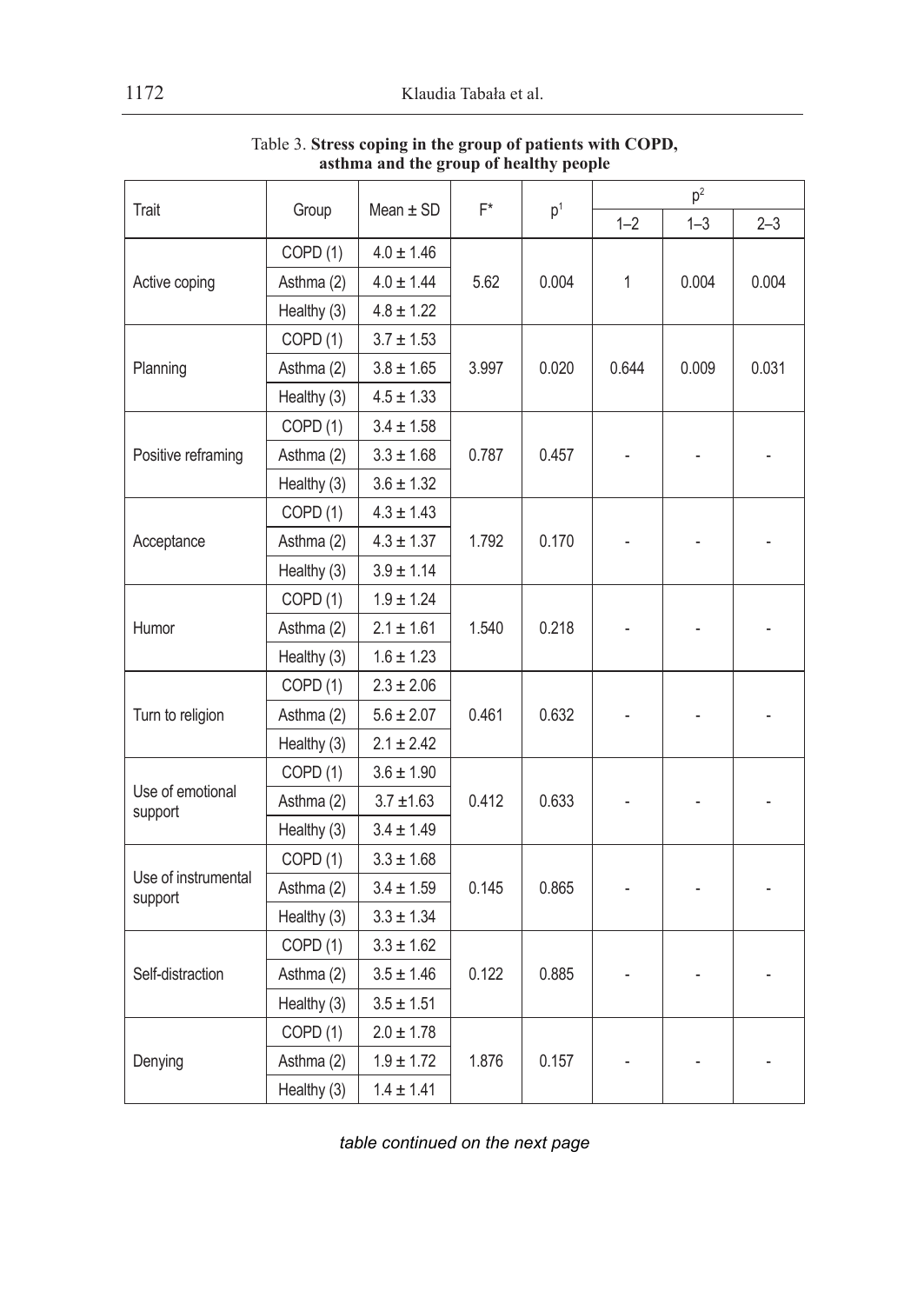|                             | COPD(1)     | $2.6 \pm 1.40$ |       |       |   |        |       |
|-----------------------------|-------------|----------------|-------|-------|---|--------|-------|
| Venting                     | Asthma (2)  | $2.9 \pm 1.54$ | 0.797 | 0.453 |   |        |       |
|                             | Healthy (3) | $2.6 \pm 1.15$ |       |       |   |        |       |
|                             | COPD (1)    | $0.3 \pm 0.92$ |       |       |   |        |       |
| Substance use               | Asthma (2)  | $0.7 \pm 1.37$ | 1.646 | 0.197 |   |        |       |
|                             | Healthy (3) | $0.6 \pm 0.99$ |       |       |   |        |       |
|                             | COPD (1)    | $1.9 \pm 1.27$ |       |       |   |        |       |
| Behavioral<br>disengagement | Asthma (2)  | $1.9 \pm 1.6$  | 8.934 | 0.000 | 1 | < 0.05 | 0.002 |
|                             | Healthy (3) | $0.9 \pm 1.04$ |       |       |   |        |       |
|                             | COPD (1)    | $3.0 \pm 1.69$ |       |       |   |        |       |
| Self-blame                  | Asthma (2)  | $2.5 \pm 1.63$ | 1.315 | 0.272 |   |        |       |
|                             | Healthy (3) | $2.7 \pm 1.34$ |       |       |   |        |       |

 $F^*$  – Brown-Forsythe test;  $p^1$  – probability shown by Brown-Forsythe test;  $p^2$  – probability shown by post hoc test; 1 – COPD; 2 – asthma; 3 – healthy people

The results obtained in the logistic regression allowed us to confirm the differences in the intensity of the variables obtained in the analysis of variance but examined separately. Because the differences between the groups of patients were not significant, it was decided to combine them. The final regression model which best (80.7% of correctly classified observations) explained the differentiation between study and control group, consisted of six predictors (Table 4).

|                                                                                              | B        | Standard error | Wald test | df | р        | Exp(B) |
|----------------------------------------------------------------------------------------------|----------|----------------|-----------|----|----------|--------|
| Openness to experience                                                                       | $-0.102$ | 0.042          | 5.838     |    | 0.016    | 0.903  |
| <b>Trait anxiety</b>                                                                         | 0.158    | 0.033          | 22.418    |    | < 0.0005 | 1.171  |
| Positive reframing                                                                           | $-0.442$ | 0.189          | 5.488     |    | 0.019    | 0.643  |
| Acceptance                                                                                   | 0.637    | 0.199          | 10.308    | 1  | 0.001    | 1.891  |
| Humor                                                                                        | 0.681    | 0.204          | 11.105    |    | 0.001    | 1.977  |
| Behavioral disengagement                                                                     | 0.430    | 0.204          | 4.431     |    | 0.035    | 1.537  |
| Constant                                                                                     | $-6.204$ | 1.879          | 10.902    | 1  | 0.001    | 0.002  |
| Rejected variables: neuroticism extraversion conscientiousness active coping planning use of |          |                |           |    |          |        |

Table 4. **Logistic regression model with forward selection**

active coping, planning instrumental support, use of emotional support, denying;

Exp(B) – odds ratio

The difference in the level of neuroticism between individuals with lung disease and those without chronic conditions identified by the one-way ANOVA was found to be associated with variations in the trait of anxiety. This proved to be a factor distinguishing the study group from the reference group. Furthermore, these results confirm that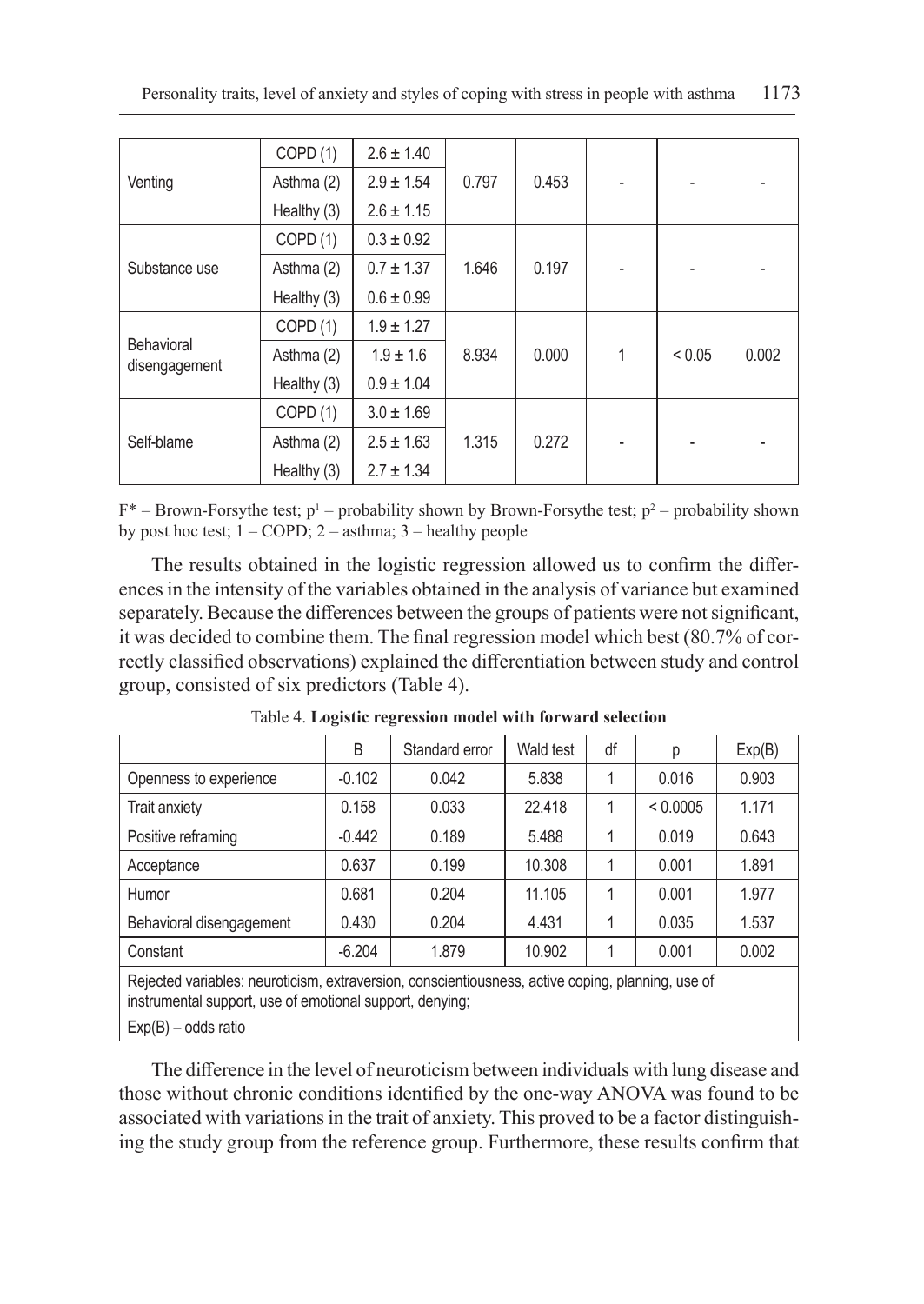patients with pulmonary diseases differ from healthy controls in their style of coping with stress: higher level of acceptance, humor and behavioral disengagement, as well as a weaker tendency for positive reframing.

## **Discussion**

The level of trait anxiety was significantly higher in the group of patients with COPD and asthma than in the group of healthy people.

Trait anxiety is permanent and refers to the general tendency to interpret various life situations as threatening and react to them with anxiety. The difference seems interesting and can be explained by the Regulative Theory of Temperament [30] which assumes that an individual can experience secondary changes in physiological mechanisms of temperament e.g., as a result of a long-lasting illness, which may influence the way of experiencing, feeling and regulating tension.

The obtained results confirm those of other studies [30–35]. The higher level of anxiety and higher frequency of occurrence of anxiety disorders observed in patients with pulmonary diseases may be associated with their psychosocial functioning, their being aware of the irreversibility and progress of the disease and their perception of their own limitations [36]. Dyspnea with accompanying hypoxia, which is characteristic of COPD and asthma, can also increase the feeling of anxiety [16, 34]. During the study, the patients often reported that dyspnea was accompanied by fear and anxiety. In addition, it has been found that intensified anxiety and accompanying depression or alexithymia lead to difficulties in expressing emotions, which may further lead to somatic disturbances [37].

The conducted studies reveal significant differences in the level of neuroticism, openness to experiences and conscientiousness in the study groups. Neuroticism, measured with the NEO-FFI test, developed by Costa and McCrae, refers to the tendency of the studied individual to experience emotional lability and negative emotional states, such as anxiety, tension, worrying, hostility and anger [26, 38]. Neuroticism from the tripartite personality theory of Eysenck is similar. Małaszczyk et al. also determined that somatically ill people were characterized by a higher level of neuroticism than those of a somatically healthy reference group [25]. In addition, higher results on the scale of neuroticism may be understood as a consequence of a long-lasting somatic illness. The authors suggest that the very fact of being aware of the illness and of the necessity of treatment may have an influence on the level of this trait and increase susceptibility to mental disturbances and problems. It is important to note the so-called trait effect or the influence of the reverse effect, also known as the effect of a depression state, when the apparent disturbance in mood results in lowered self-evaluation and sense of agency, and the perception of oneself as neurotic [39].

The one-way ANOVA allowed determining size and significance of the differences in anxiety, personality traits and styles of coping with stress between the groups. In addition, a deeper interpretation of the results was made possible by the use of the regression model that accounted for significant predictors. People with lung diseases were characterized by higher levels of trait anxiety, which is likely to affect the level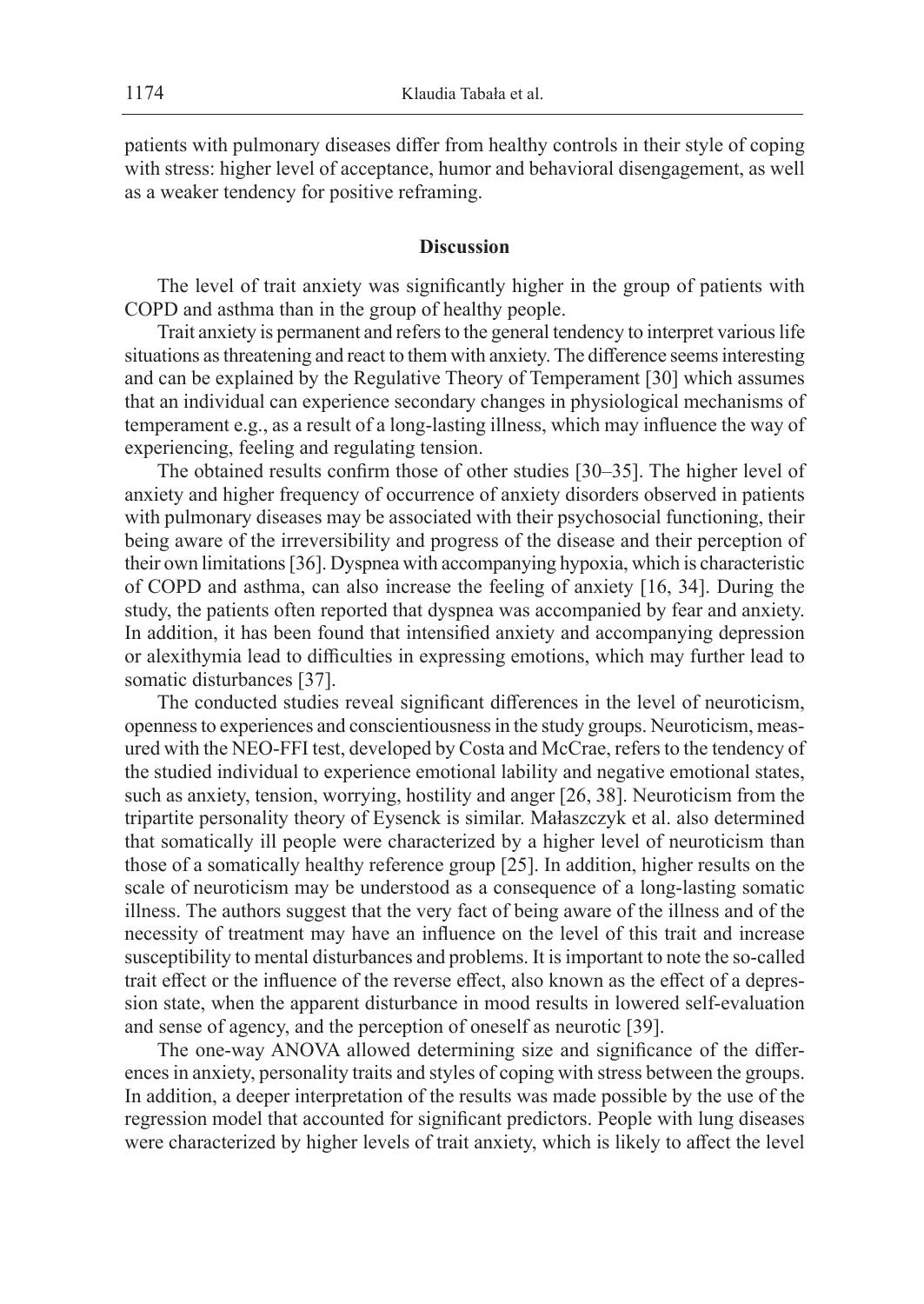of neuroticism. Hence, the subjects with COPD and AO may have a higher neuroticism level because they have a higher level of anxiety. However, this conclusion must be treated with caution because of the clear correlation of these two variables, which cause the problem of the unambiguous interpretation of the results of logistic regression analysis and does not allow a clear determination of whether the level of neuroticism differed between healthy and ill subjects.

The difference in the level of conscientiousness can also be understood as an effect of state. However, here it is important to note that the study participants suffered from moderate and serious forms of asthma and COPD. This group, because of their lower respiratory parameters, is restricted in their range of planned action, efficient realization of tasks. Therefore, it is difficult to determine whether people with pulmonary diseases are less conscientious, or whether the lower results in this sphere stem from the limitations associated with the disease leading to a lower possibility of a fully satisfactory functioning. Additionally, the progress of the disease, reducing their abilities to engage in professional activities and other challenges, can decrease their sense of competence, understood as a belief in their ability to cope. Bonsaksen et al. [40] showed that the increased emotional response to lifestyle limitations associated with COPD is accompanied by a reduced conviction of one's own effectiveness. Our study confirms the presence of this emotional response (higher neuroticism and increased trait anxiety in both groups of patients) and an observed difference in the level of conscientiousness in patients with asthma.

Slightly lower openness to experience among asthma patients has been confirmed in other studies [41] and may be associated with difficulty in positively valuing their own life events due to their experience of chronic disease.

Both groups of patients in the present study were characterized by a greater tendency to use behavioral disengagement and a lower tendency to use active coping and planning than the group of healthy people. Although coping styles focused on a problem are considered to be adaptation styles, the circumstances enabling the use of task strategies are not always present [26, 42]. As a result of adaptation to a chronic disease, the study participants tend to more frequently use behavioral disengagement and preservation of resources strategies when experiencing negative effects of task coping. The result of regression analysis that indicated the importance of such forms of coping as acceptation and a sense of humor provides additional confirmation of preservation of resources hypothesis.

Although the cross-sectional character of our study represents a limitation, a reference group of patients without pulmonary disorders was included to strengthen the credibility of the results and raise its internal validity. Moreover, the risk of insincere results and the effect of the researcher's influence was minimized by ensuring full anonymity for the participants.

## **Conclusions**

People with COPD and asthma slightly differ in terms of experienced anxiety, personality traits and coping styles, while there are significant differences between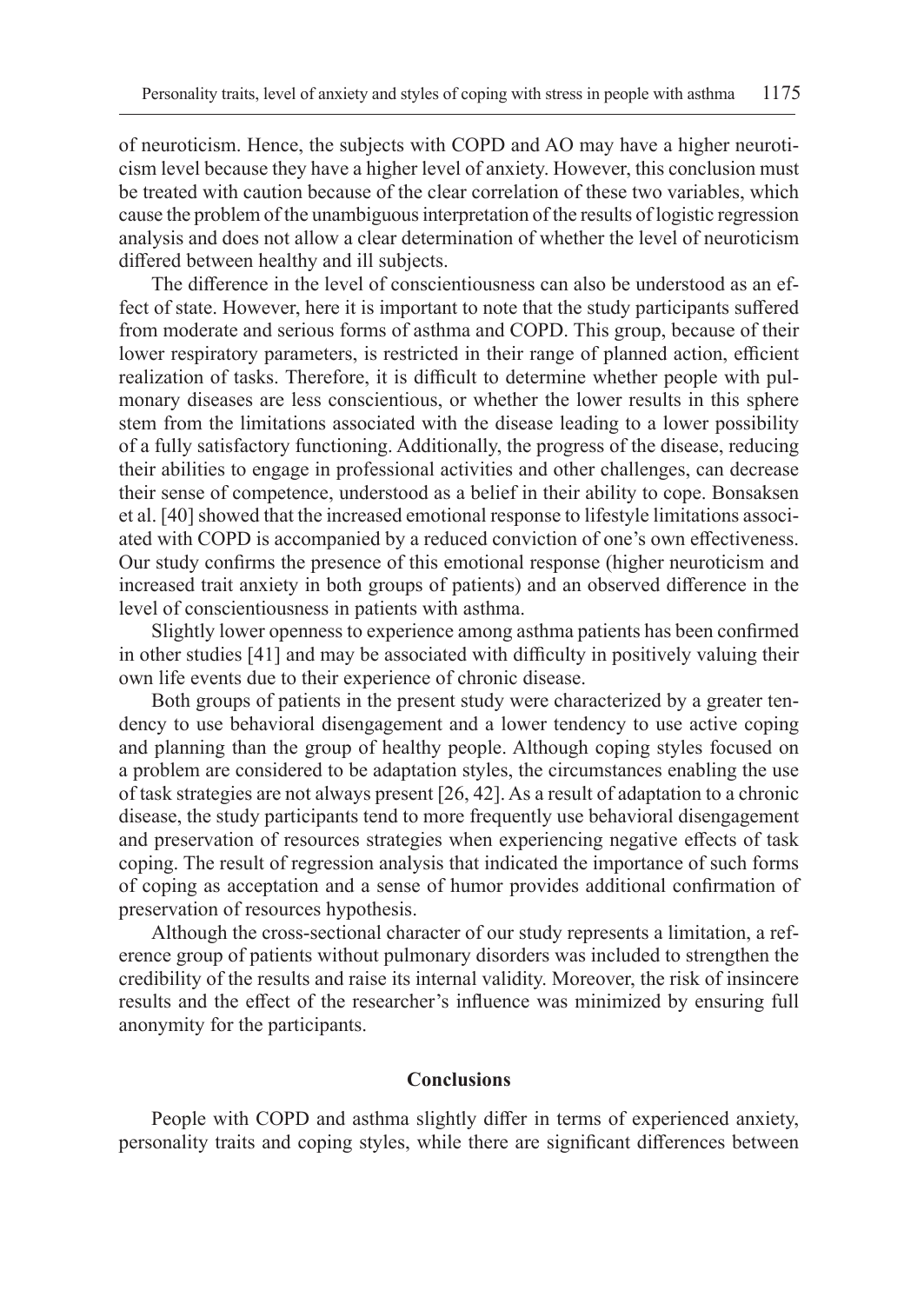patients with pulmonary diseases and healthy individuals. Hence, greater efforts should be made to take psychiatric, psychotherapeutic or psychoeducational actions to improve their quality of life.

## **References**

- 1. Samoliński B, Raciborski F, Lipiec A, Tomaszewska A, Krzych-Fałta E, Samel-Kowalik P. *Epidemiologia chorób alergicznych w Polsce (ECAP)*. Alergol. Pol. 2014; 1(1): 10–18.
- 2. Śliwiński P, Górecka D, Jassem E, Pierzchała W. *Zalecenia Polskiego Towarzystwa Chorób Płuc rozpoznawania i leczenia przewlekłej obturacyjnej choroby płuc*. Pneumonol. Alergol. Pol. 2010; 78(5): 318–347
- 3. Kuna P, Pierzchała W, Jankowski M. *Astma i POChP w pytaniach i odpowiedziach*. Krakow: Practical Medicine Publishing House; 2008.
- 4. Kuna P. *Astma oskrzelowa epidemiologia, patofizjologia, klinika*. Przew. Lek. 2002; 5(4): 22–31.
- 5. Chazan R. *Rozpoznawanie i postępowanie w astmie w 2012 roku*. Pneumonol. Alergol. Pol. 2012; 80: 5: 375–382.
- 6. Małolepszy J, Liebhart J, Wojtyniak B, Pisiewicz K, Płusa T. *Występowanie chorób alergicznych w Polsce*. Alerg. Astma Immunol. 2000; 5(1): 163 Alergia Astma Immunologia 169.
- 7. *POChP. Choroba cywilizacyjna XXI wieku, kontrowersje i pytania*. Warsaw: Polish Academy of Sciences; 2008.
- 8. Zieliński J, Borak-Kwapisz J. *Jak zwiększyć skuteczność domowego leczenia tlenem (DLT)?*  Pneumonol. Alergol. Pol. 2012; 80(4): 287–291.
- 9. Tuberculosis and respiratory diseases in Poland in 1997. Warsaw: Institute of Tuberculosis and Lung Diseases, Department of Epidemiology and Tuberculosis, Instytut Gruźlicy i Chorób Płuc, Zakład Epidemiologii i Organizacji Walki z Gruźlicą; 1998.
- 10. Sears MR. *Epidemiology of asthma exacerbations*. J. Allergy Clin. Immunol. 2008; 122: 662–668.
- 11. Ninot G, Moullec G, Picot MC, Jaussent A, Hayot M, Desplan M. et al. *Cost –saving effect of supervised exercise associated to COPD self-managemnt education program*. Respir. Med. 2011; 105: 377–385.
- 12. Bavbek S, Mungan D, Türktaş H, Mısırlıgil Z, Gemicioğlu B, ADVISE Study Group. *A costof-illness study estimating the direct cost per asthma exacerbation in Turkey*. Respir. Med. 2011; 105: 541–548.
- 13. Put C, Van den Bergh O, Demedts M, Verleden G. A *study of the relationship among selfreported noncompliance, symptomatology, and psychological variables in patients with asthma*. J. Asthma 2000; 37(6): 503–510.
- 14. Batura-Gabryel H. *Zmniejszmy ciężar przewlekłej obturacyjnej choroby płuc (cz. II)*. Pneumonol. Alergol. Pol. 2009; 77: 180–185.
- 15. Hill K, Geist R, Goldstein RS, Lacasse Y. *Anxiety and depression in end-stage COPD*. Eur. Respir. J. 2008; 31: 667–677.
- 16. Laurin C, Lavoie KL, Bacon SL, Dupuis G, Lacoste G, Cartier A. et al. *Sex differences in the prevalence of psychiatric disorders and psychological distress in patients with COPD*. Chest 2007; 132(1): 148–155.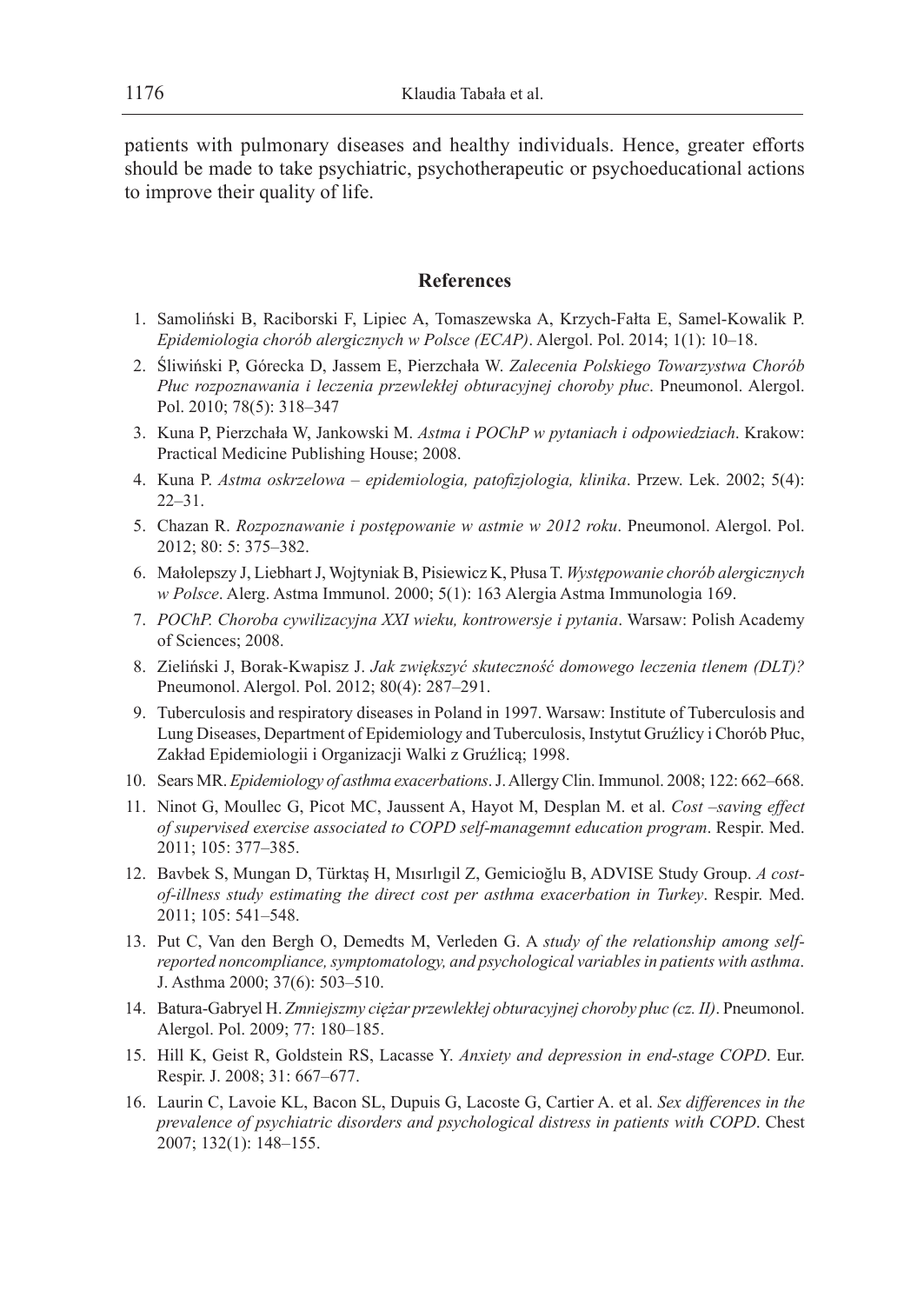- 17. Gysels MH, Higginson IJ. *Self-management for breathlessness in COPD: the role of pulmonary rehabilitation*. Chronic Respir. Dis. 2009; 6: 133–140.
- 18. Heaney LG, Conway E, Kelly C, Gamble J. *Prevalence of psychiatric morbidity in a difficult asthma population: relationship to asthma outcome*. Respir. Med. 2005; 99(9): 1152–1159.
- 19. Di Marco F,Verga M, Reggente M, Maria Casanova F, Santus P, Blasi F. et al. *Anxiety and depression in COPD patients: the roles of gender and disease severity*. Respir. Med. 2006; 100(10): 1767–1774.
- 20. Maurer J, Rebbapragada V, Borson S, Goldstein R, Kunik ME, Yohannes AM. et al. *Anxiety and deression in COPD: current understanding, unanswered questions, and research needs*. Chest 2008; 134(supl. 4): 435–456.
- 21. Kunik ME, Roundy K, Veazey C, Souchek J, Richardson P, Wray NP. et al. *Surprisingly high prevalence of anxiety and depression in chronic breathing disorders*. Chest 2005; 127(4): 1205–1211.
- 22. Potoczek A, Niżankowska-Mogilnicka E, Bochenek G, Szczeklik A. *Związki pomiędzy zespołem lęku napadowego i depresją a mechanizmami obronnymi, koherencją i funkcjonowaniem rodzinnym u pacjentów z rozpoznaniem ciężkiej POChP*. Psychiatr. Pol. 2008; 42(5): 731–748.
- 23. Vögele C, von Leupoldt A. *Mental disorders in chronic obstructive pulmonary disease (COPD)*. Respir. Med. 2008; 102: 764–773.
- 24. Alvarez GG, Fitzgerald JM. *A systematic review of the psychological risk factors associated with near fatal asthma or fatal asthma*. Respiration 2007; 74: 228–236.
- 25. Małyszczak K, Pyszel A, Pawłowski T, Czarnecki M, Kiejna A. *Lęk uogólniony i neurotyzm u pacjentów chorych somatycznie*. Psychiatr. Pol. 2008; 42(2): 219–228.
- 26. Zawadzki B, Strealu J, Szczepaniak P, Śliwińska M. *Inwentarz Osobowości NEO-FFI Costy i McCrae. Podręcznik do polskiej adaptacji*. Warsaw: Psychological Test Laboratory of the PPA; 1998.
- 27. Wrześniewski K, Sosnowski T, Jaworowska A, Fecenec D. *Inwentarz Stanu i Cechy Lęku STAI. Podręcznik*. Warsaw: Psychological Test Laboratory of the PPA; 2011.
- 28. Juczyński Z, Ogińska-Bulik N. *Narzędzia pomiaru stresu i radzenia sobie ze stresem*. Warsaw: Psychological Test Laboratory of the PPA; 2009.
- 29. Tabachnick BG, Fidell LS. *Using multivariate statistics*. Boston: Pearson; 2013.
- 30. Strelau J. *Psychologia temperamentu*. Warsaw: Polish Scientific Publishers PWN; 2012.
- 31. Hynninen KM, Breitve MH, Wiborg AB, Pallesen S, Nordhus IH. *Psychological characteristics of patients with chronic obstructive pulmonary disease: a review*. J. Psychosom. Res. 2005; 59: 429–443.
- 32. Dowson CA, Kuijer RG, Mulder RT. *Anxiety and self-management behaviour in chronic obstructive pulmonary disease: what has been learned?* Chron. Respir. Dis. 2004; 1: 213–220.
- 33. Kvaal K, Macijauskiene J, Engedal K, Laake K. *High prevalence of anxiety symptoms in hospitalized geriatric patients*. Int. J. Geriatr. Psychiatry 2001; 16: 690–693.
- 34. Fernandes L, Fonseca J, Martins S, Delgado L, Pereira AC, Vaz M. et al. *Association of anxiety with asthma: subjective and objective outcome measures*. Psychosomatics 2010; 51(1): 39–46.
- 35. Tselebis A, Kosmas E, Bratis D, Moussas G, Karkanias A, Ilias I. et al. *Prevalence of alexithymia and its association with anxiety and depression in a sample of Greek chronic obstructive pulmonary disease (COPD) outpatients*. Ann. Gen. Psychiatry 2010; 9: 16.
- 36. Tselebis A, Moussas G, Bratis D. *Psychological intervention in a COPD rehabilitation programme [in Modern Greek]*. Pneumonologika Themata 2006: 21–23.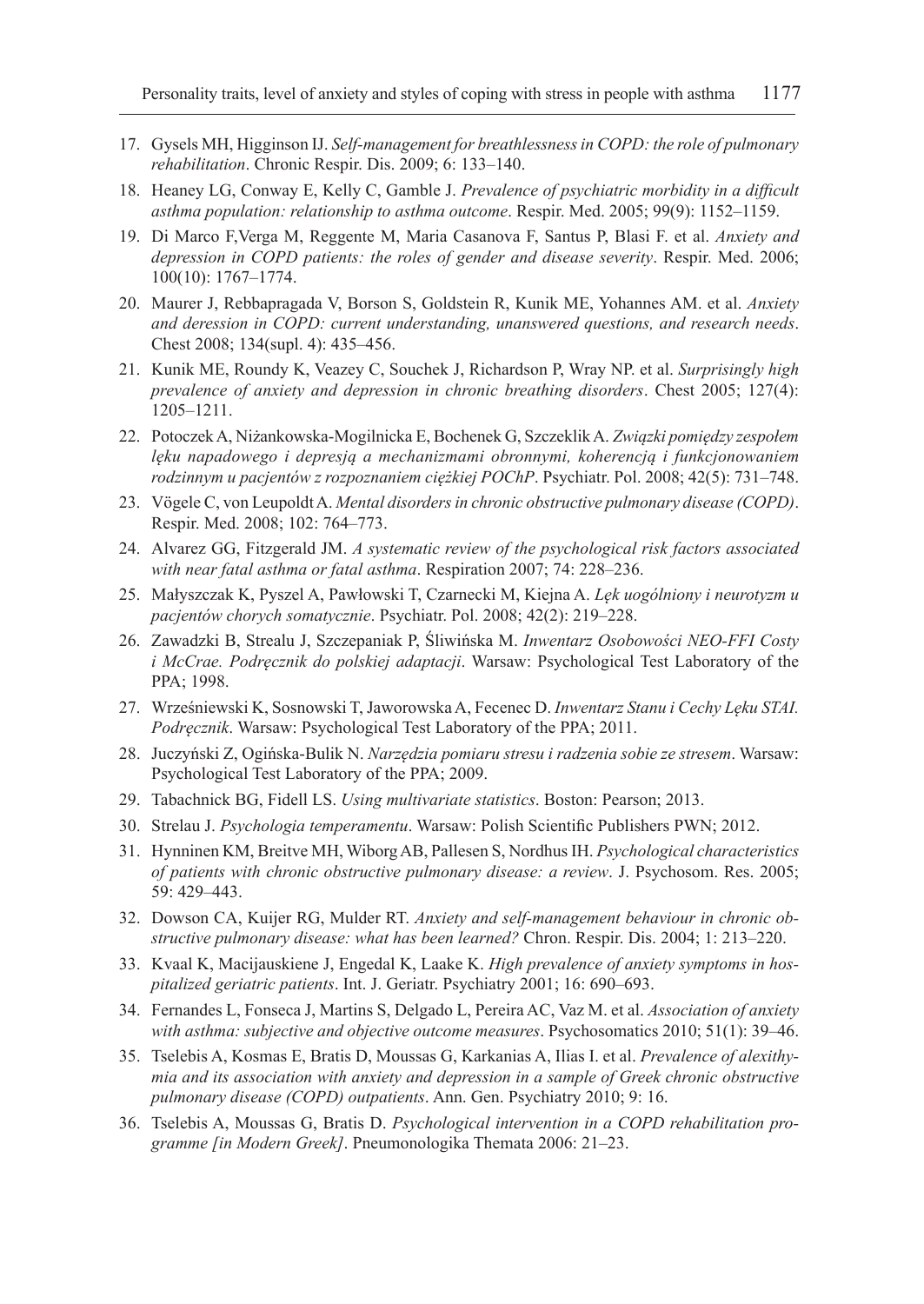- 37. Taylor GJ. *Psychosomatic medicine and contemporary psychoanalysis*. Madison: International Universities Press; 1987.
- 38. Strelau J. *Osobowość jako zespół cech*. In: Strelau J. ed. *Psychologia. Podręcznik akademicki*. Vol. 2. Gdansk: Gdansk Psychology Publisher; 2003.
- 39. Ormel J, Oldehinkel AJ, Vollebergh W. *Vulnerability before, during, and after a major depressive episode: a 3-wave population – based study*. Arch. Gen. Psychiatry 2004; 61: 990–996.
- 40. Bonsaksen T, Lerdal A, Fagermoen MS. *Factors associated with self-efficacy in persons with chronic illness*. Scand. J. Psychol. 2012; 53(4): 333–339.
- 41. Fernandes L, Fonseca J, Rodrigues J, Vaz M, Almeida J, Winck C. et al. *Personality characteristics of asthma patients*. Rev. Port. Pneumol. 2005; 11(1): 7–34.
- 42. Goeman DP, Aroni RA, Stewart K, Sawyer SM, Thien FCK, Abramson MJ. et al. *Patient views of the burden of asthma: a qualitative study*. Med. J. Aust. 2002; 177: 295–299.

Address: Klaudia Tabała Department of Psychosocial Rehabilitation Medical University of Lodz 90-647 Łódź, pl. Hallera Street 1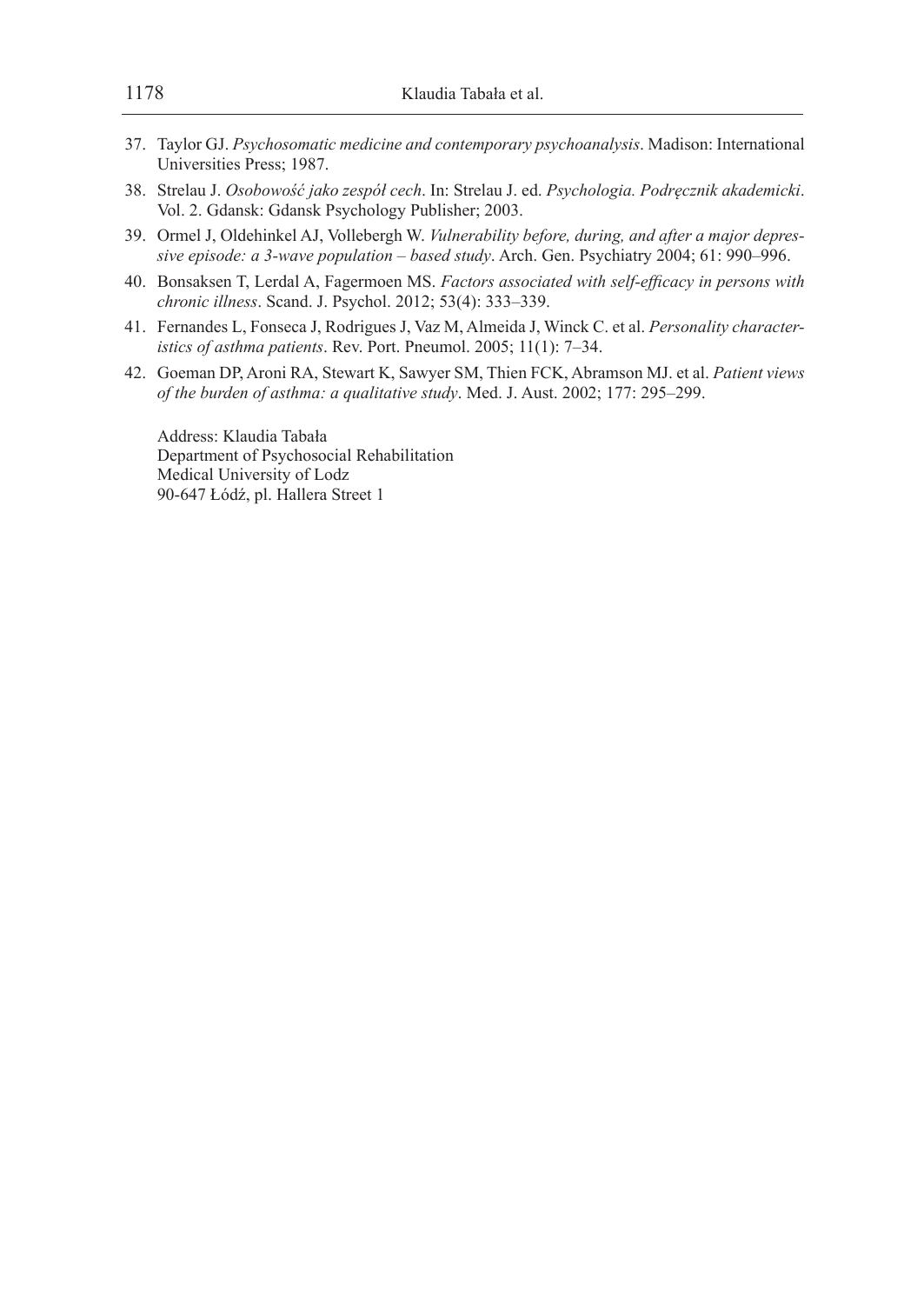| Intercorrelations |                          |                          |                             |                          |                          |                     |                          |                          |                          |                          |                          |                  |                          |        |            |                     |          |                       |            |                |               |
|-------------------|--------------------------|--------------------------|-----------------------------|--------------------------|--------------------------|---------------------|--------------------------|--------------------------|--------------------------|--------------------------|--------------------------|------------------|--------------------------|--------|------------|---------------------|----------|-----------------------|------------|----------------|---------------|
| $N = 150$         |                          | Z                        | ш                           | O                        | ⋖                        | $\circ$             | $4 -$                    | RC                       | PLAN                     | 匥                        | ACC                      | I                | Æ                        | UES    | SIN        | සි                  | $\Box$   | $\, > \,$             | 50         | 品              | සී            |
|                   | $\overline{\phantom{0}}$ | $\overline{\phantom{0}}$ | $\mathfrak{L}^*$<br>.<br>39 | $-146$                   | $-194$                   | 238"                | .655'                    | 251"                     | <b>239</b>               | $-0.065$                 | $-109$                   | $-127$           | 197                      | $-103$ | $-0.05$    | 213"                | 246      | $271^{\circ}$         | 010        | 272"           | 287           |
| z                 | $\Omega$                 |                          | 000                         | .075                     | .018                     | .003                | 000                      | .002                     | .003                     | 432                      | .184                     | $\overline{121}$ | 016                      | 208    | 858        | 009                 | 002      | $\tilde{\mathrm{SO}}$ | 908        | $\overline{a}$ | 000           |
|                   | L                        | $-392$                   |                             | .143                     | 224"                     | 225"                | 335                      | 308"                     | 262"                     | $23^{\circ}$             | .088                     | 207              | $-048$                   | 038    | 027        | .135                | $-00$    | .027                  | 018        | $-171$         | $-126$        |
| ш                 | $\Omega$                 | 000                      |                             | 082                      | .006                     | .006                | 000                      | 8                        | $\sum$                   | 004                      | 283                      | $\overline{5}$   | 562                      | 643    | .741       | $\sum$              | 928      | .744                  | 828        | .037           | .125          |
|                   | L                        | $-146$                   | .143                        | $\overline{\phantom{0}}$ | 044                      | .093                | $-133$                   | 400"                     | $\overline{381}$         | .182                     | .076                     | .092             | $-149$                   | 016    | 641        | 003                 | $-199'$  | δë                    | <b>LOO</b> | .<br>235       | .068          |
| $\circ$           | $\Omega$                 | .075                     | .082                        |                          | 595                      | 257                 | .105                     | 000                      | 000                      | .026                     | .353                     | .260             | .068                     | 848    | <b>S22</b> | 587                 | .014     | 270                   | 935        | 004            | 406           |
|                   | L                        | $-194$                   | ᡶ<br>22.                    | <b>DHO</b>               | $\overline{\phantom{0}}$ | 199                 | $-129$                   | $000$ .                  | .032                     | .012                     | .171                     | $-153$           | $\widetilde{\mathrm{S}}$ | .178   | 103        | 129                 | 220"     | $-190^\circ$          | <b>LFO</b> | $-123$         | $-0.026$      |
| ⋖                 | $\Omega$                 | .018                     | 9<br>ĕ                      | 595                      |                          | 015                 | .115                     | .957                     | .695                     | 888                      | .036                     | 061              | <b>PO2</b>               | .030   | 211        | .115                | $-007$   | .020                  | 568        | 133            | .753          |
|                   | $\overline{\phantom{0}}$ | $-238$                   | ້ເດ<br>22                   | 093                      | 199                      | ↽                   | .229                     | .308"                    | .319"                    | <b>229<sup>"</sup></b>   | 65                       | $-381 -$         | .122                     | .090   | .088       | .074                | 008      | 040                   | $-185$     | .262           | $-173$        |
| ပ                 | $\Omega$                 | $\frac{200}{200}$        | .006                        | 257                      | 015                      |                     | .005                     | 000                      | 000                      | .005                     | 536                      | 043              | 137                      | 271    | 282        | 371                 | 927      | 629                   | 023        | $\overline{5}$ | 034           |
|                   | $\overline{\phantom{0}}$ | 655 <sup>*</sup>         | $\mathfrak{s}^*$<br>ကို     | $-133$                   | $-129$                   | $-229$ <sup>*</sup> | $\overline{\phantom{0}}$ | 213"                     | 264"                     | $-158$                   | $-110$                   | $-194.$          | $\frac{1}{11}$           | -017   | $-005$     | .180                | .140     | $314$ "               | .064       | $321$ "        | 381           |
| A-Trait           | $\Omega$                 | 000                      | 000                         | 105                      | .115                     | .005                |                          | 000                      | δğ                       | .053                     | .182                     | 710              | .154                     | .834   | 947        | 027                 | .088     | 000                   | 437        | 000            | 023           |
|                   | $\overline{\phantom{0}}$ | $-251$ <sup>**</sup>     | စ်<br>೫                     | 400"                     | 004                      | $.308 -$            | 213"                     | $\overline{\phantom{0}}$ | 638"                     | 393"                     | 231                      | .036             | .113                     | .141   | 197        | $.194$ <sup>*</sup> | $-0.020$ | 192                   | <b>160</b> | 208"           | .093          |
| R                 | $\Omega$                 | .002                     | 000                         | 000                      | 557                      | 000                 | 009                      |                          | 000                      | .000                     | .004                     | .660             | .168                     | .085   | 016        | 018                 | 806      | 019                   | 239        | 511            | 255           |
|                   | L                        | $-239$                   | أوم<br>26                   | 381                      | 032                      | 319"                | 264"                     | 638"                     | $\overline{\phantom{0}}$ | 503"                     | 254°                     | 239              | .167                     | .175   | 279*       | ່ຂີ                 | .029     | 107                   | 210"       | 221            | .059          |
| PLAN              | $\Omega$                 | .003                     | 5001                        | 600                      | 695                      | 000                 | δ                        | 8                        |                          | 000                      | .002                     | .003             | <b>CNO</b>               | .032   | $\sum$     | 013                 | 727      | .193                  | 010        | 007            | 476           |
|                   | L                        | $-065$                   | ້ຕ<br>S3.                   | .182                     | $-0.07$                  | $229 -$             | $-158$                   | 393"                     | 503"                     | $\overline{\phantom{0}}$ | 269                      | $350 -$          | $.240$ <sup>*</sup>      | .146   | 205"       | $.337$ <sup>*</sup> | 286"     | $224 -$               | .079       | 010            | .124          |
| Æ                 | Q                        | .432                     | 200                         | 026                      | 888                      | .005                | 053                      | 000                      | 000                      |                          | ē                        | 000              | 003                      | 074    | .012       | 000                 | 000      | .006                  | 339        | 902            | $\frac{5}{1}$ |
|                   | L                        | $-109$                   | .088                        | .076                     | 171                      | $-65$               | $-110$                   | 231                      | 254"                     | 269"                     | $\overline{\phantom{0}}$ | $.198^{\degree}$ | <b>DRO</b>               | 239"   | 223        | 085                 | 025      | $\overline{031}$      | 250        | 61             | 133           |
| ACC               | $\Omega$                 | .184                     | 283                         | .353                     | .036                     | 536                 | .182                     | .004                     | .002                     | 500                      |                          | 015              | 625                      | .003   | .006       | 302                 | .763     | <u>тог</u>            | .002       | 461            | .105          |

Additional table. Correlations between variables in the whole study group Additional table. **Correlations between variables in the whole study group**

**Appendix**

*table continued on the next page*